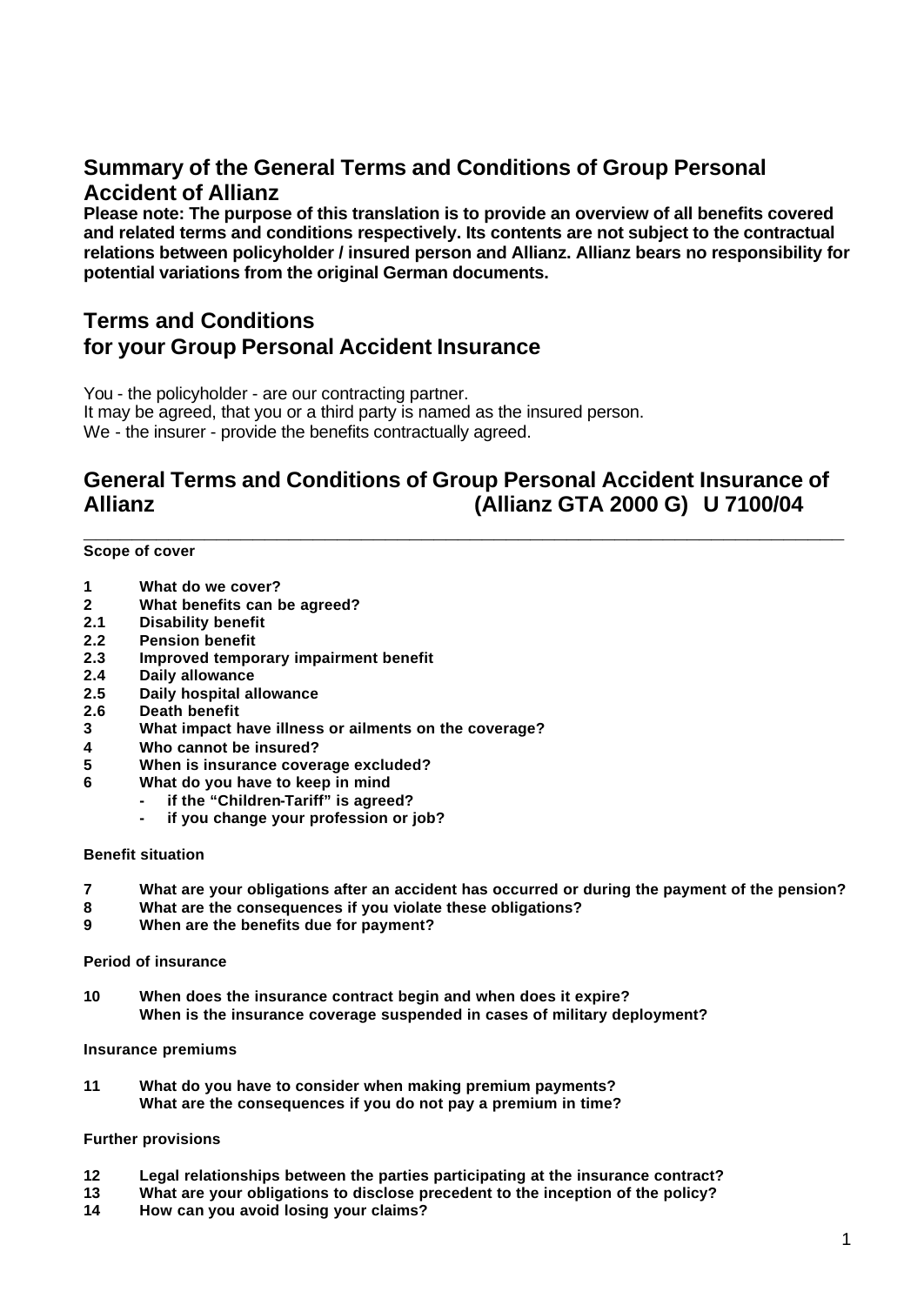- **What is the period of limitation for claims arising from the contract?**
- **Where is the place of jurisdiction?**
- **What do you have to keep in mind when making notifications to us? What applies when you change your address?**
- **Which law is applicable?**
- 19 How can we adapt terms and conditions and what are the requirements for doing so?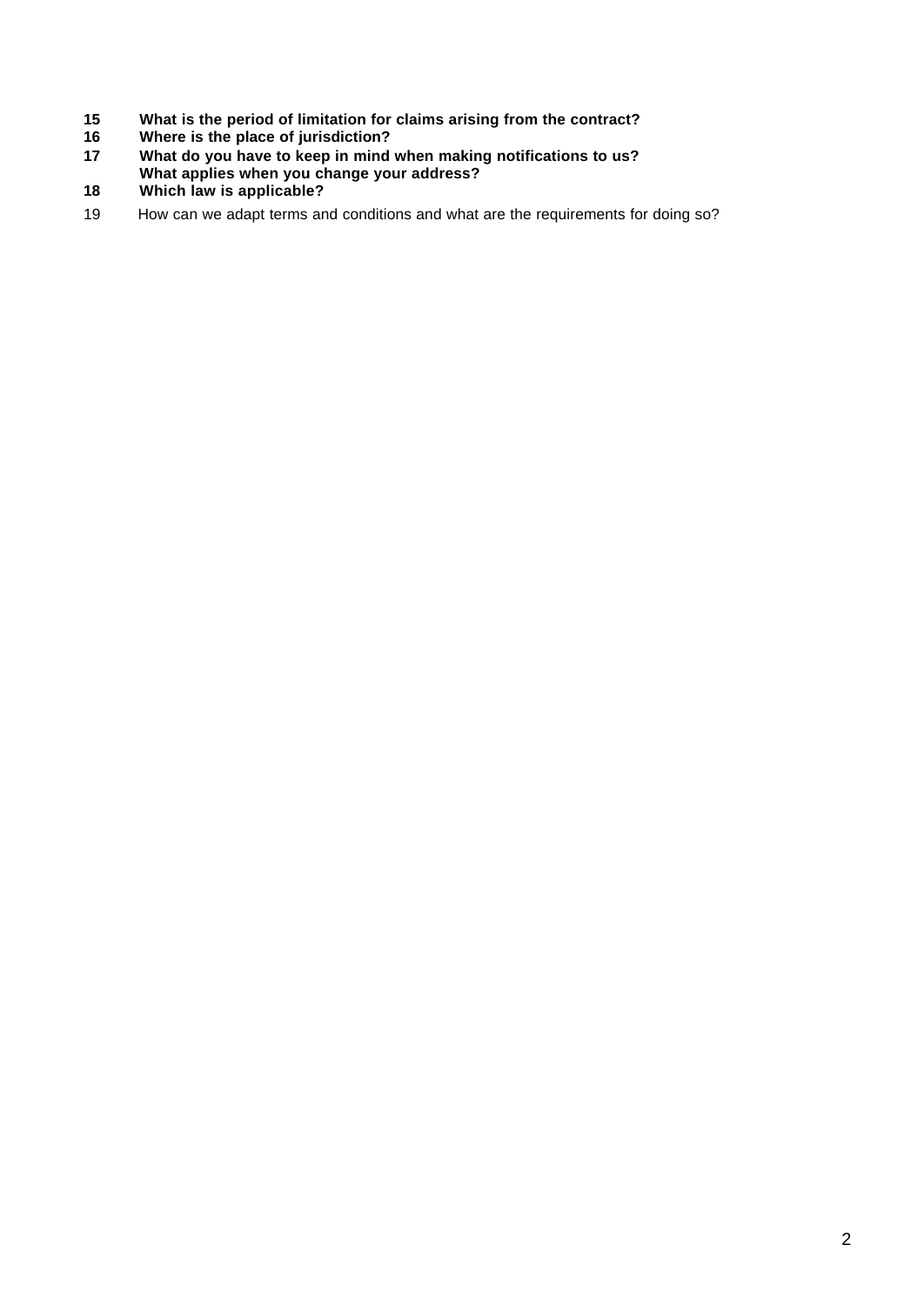# **Scope of cover**

- **1** What do we cover**?**
- 1.1 We offer insurance cover in case of accidents suffered by the insured person while the policy is effective.
- 1.2 The insurance covers accidents occurring anywhere in the world.
- 1.3 An accident has occurred, if as a result of an sudden external event affecting his body (accident event) the insured person involuntarily suffers an impairment of health.
- 1.4 It is also regarded as an accident if, by an excessive exertion of the insured's limbs or backbone:
	- a joint is strained or
	- a muscle, tendon, ligament or capsule is pulled or torn.
- 1.5 We refer you to the provisions of section 3 ("What is the impact of illness and ailments on the coverage"), of section 4 ("Which persons cannot be insured") and of section 5 ("What are the cases, insurance coverage is excluded?"). They apply to all types of benefit.

# **2 What types of benefits can be agreed?**

The types of benefits that can be agreed are described below or in additional terms and conditions.

The types of benefits you have agreed with us and the sums insured are set out in the policy.

- 2.1 Disability benefit
- 2.1.1 Requirements for cover:
- 2.1.1.1 The insured has a permanent impairment (disability) of his physical or mental abilities as a result of the accident.

The disability must have

- occurred within one year from the occurrence of the accident and
- was determined in writing by a physician and you made a claim against us within 15 months from the occurrence of the accident.
- 2.1.1.2 There shall be no claim for the disability benefit, if the insured person dies within one year from the occurrence of the accident as a result of such accident.
- 2.1.2 Nature and amount of benefit payment:
- 2.1.2.1 We shall pay disability benefit as a capital sum.
- 2.1.2.2 The sum insured and the degree of disability due to the accident form the basis for the calculation of the benefit.
- 2.1.2.2.1 Only the following degree of disability shall apply in the event of loss or functional incapacity of the following parts of the body and sensory organs there:

| 70% |
|-----|
| 65% |
| 60% |
| 55% |
| 20% |
| 10% |
| 5%  |
|     |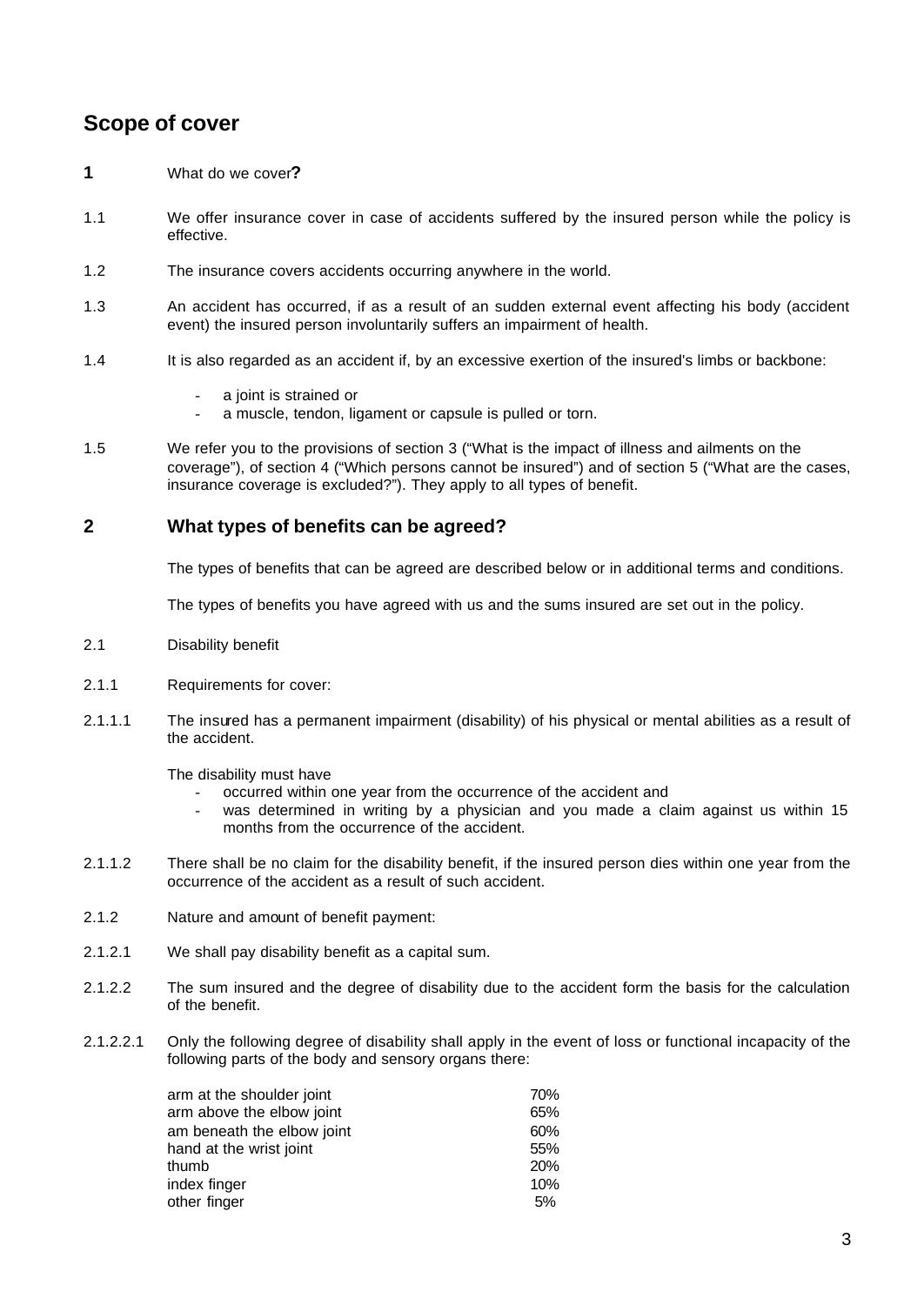| leg above mid-thigh        | 70% |
|----------------------------|-----|
| leg up to mid-thigh        | 60% |
| leg up to beneath the knee | 50% |
| leg up to mid-calf         | 45% |
| foot at the ankle          | 40% |
| large toe                  | 5%  |
| other toe                  | 2%  |
| eye                        | 50% |
| hearing in one ear         | 30% |
| sense of smell             | 10% |
| sense of taste             | 5%  |

A corresponding proportion of the appropriate percentage shall apply in the case of a partial loss or functional impairment.

- 2.1.2.2.2 For other parts of the body or sensory organs, the degree of disability shall be assessed by the extent to which the insured person's normal physical or mental capacity is impaired. Only medical considerations shall be taken into account in this respect.
- 2.1.2.2.3 Where parts of the body or sensory organs or their functions had already been permanently impaired before the accident, the degree of disability shall be reduced by the prior disability. This shall be measured in accordance with 2.1.2.2.1 and 2.1.2.2.2.
- 2.1.2.2.4 Should several parts of the body or sensory organs be impaired by the accident, the degrees of disability determined in accordance with the provisions set forth above shall be added up. Such addition shall however not total more than 100%.
- 2.1.2.3 Should an accident according to these provisions and the application of section 3 lead to the disability of the insured of at least
	- 70% before the age of 25 years,
	- 80% before the age of 50 years,
	- 90% before the age of 65 years,
	- we shall pay double disability benefit.

The determining factor is the age of the insured on the date of the accident.

- 2.1.2.4 This additional benefit shall be limited to a maximum of 200,000 EUR for each insured person. Should the insured hold other insurance policies with double disability benefit with Allianz Versicherungs-AG, Bayerische Versicherungsbank AG, Frankfurter Versicherungs -AG and Vereinte Versicherung AG, then the maximum amount shall apply to all the insurance policies combined.
- 2.1.2.5 In the case, that the insured dies:
	- within one year of the accident for reasons not related to the accident or
	- for whatever reason more than one year after the occurrence of the accident,

and a claim for disability benefit had arisen, we pay benefits in accordance with the degree of disability, which would have been expected on the basis of medical examinations.

- 2.2 Pension benefit
- 2.2.1 Conditions for cover:
- 2.2.1.1. The insured person has a permanent impairment (disability) of his physical or mental abilities as a result of the accident.

The disability:

- occurred within one year of the accident and
- was determined in writing by a physician and you made a claim against us within 15 months from the occurrence of the accident.
- 2.2.1.2. The degree of disability at least amounts 50%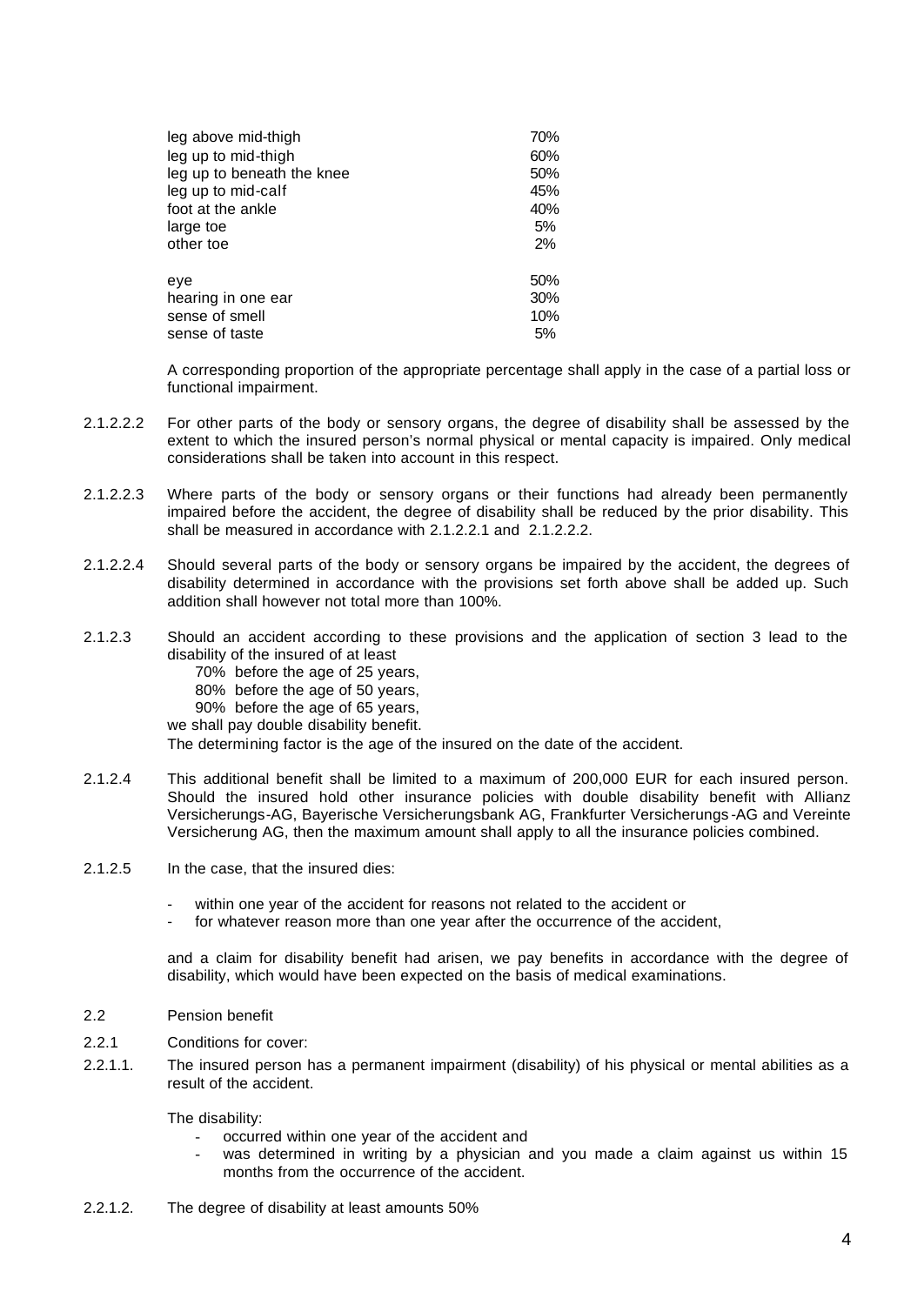- without a prior to the accident existing disability according to 2.1.2.2.3 and
- without a contribution of illness or ailments according to section 3.
- 2.2.1.3 The degree of the accidental disability shall be determined according to the provisions of section 2.1.2.2.1 to 2.1.2.2.4.
- 2.2.1.4 There is no claim for the pension benefit, if the insured dies in consequence of the accident within one year from the occurrence of the accident.
- 2.2.1.5 In case, that the insured dies:
	- within one year after the occurrence of the accident for reasons not related to the accident or,
	- for whatever reasons more than one year after the occurrence of the accident, and the requirements according to 2.2.1.1 have been fulfilled, benefits shall be paid if the medical findings result in an determination of a disability degree of at least 50%. In regard of the determination of the disability degree we refer you to 2.2.1.2 and 2.2.1.3.
- 2.2.2 Nature and amount of benefit payment:

We pay the pension benefit in the amount agreed (insured sum) irrespective of the insured person's age.

- 2.2.3 Begin and period of benefit payment:
- 2.2.3.1 We pay the pension benefit
	- retroactive and starting from the month in which the accident has occurred,
	- monthly in advance.
- 2.2.3.2 We pay the pension benefit until the end of the sixth month following the death of the insured person. The payment of pension benefit shall also cease with the end of the month, in which a new determination in accordance to section 9.4. was completed with the result that the accidental disability degree is lower than 50%.
- 2.2.4 Profit participation in case of current pension benefit payment
- 2.2.4.1 Origin of profit participation

We base our calculation on a cautious interest rate in the amount of 4% to be able to ensure a pension benefit payment. The actual capital gains regularly exceed this calculation-interest-rate. In the surpluses, that arise this way, the beneficiaries of the pensions shall participate by the profit participation.

2.2.4.2 Nature of the profit participation

The profit participation shall be made by raising of the current pension claim. The raised pension claim is guaranteed in the particular amount. The raising shall take place at the earliest when the beneficiary has at least drawn pension payments for one year.

2.2.4.3 Amount of the profit participation

We yearly verify if the accomplished profits of the financial year and the capital built up by the reserves for premium refund justify a raising of the pension claims. Our board of directors yearly decides, if and up to what amount the current pension claims shall be raised by following the proposal of the actuary who is in charge. This decision shall be published in the business report. In case of a raising we pay the raised pension from the first of January of the financial year that follows the verification. We will notify you about the raised pension claim.

2.2.4.4 Gains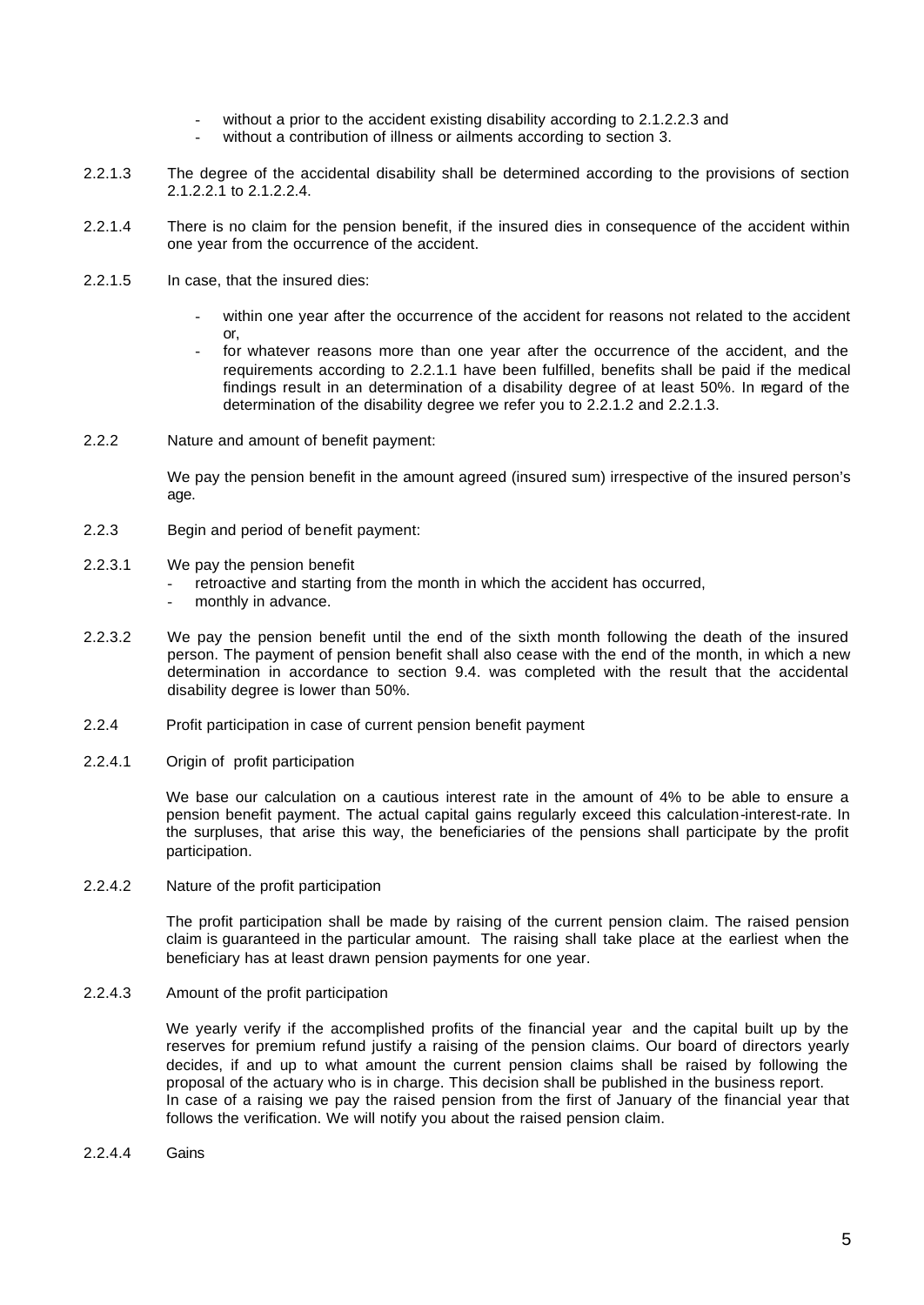At least 70% of the interest earnings that account for the pension premium reserves we use – after deducting the portion, that is needed for the already promised pension benefit on the basis of the calculation interest rate - for the profit participation of the beneficiaries of the pension benefit.

We put the interest earnings used for the profit participation of the beneficiaries of the pension benefit into the reserves for premium refund and credit the individual beneficiary of pension benefit for them via raised pension claims. We basically are allowed to use the amounts put into the reserves for premium refund solely for the profit participation of the beneficiaries of the pension benefits.

- 2.3 Improved temporary impairment benefit
- 2.3.1 Conditions for cover:
- 2.3.1.1 The normal physical or mental capacity of the insured remains impaired, affecting the insured's vocational or non-vocational life without the contribution of illness or ailments
	- by 100% (first stage) after three months have elapsed,
	- by at least 50% (second stage) after six months have elapsed.

Both terms refer to the actual date of the accident.

- 2.3.1.2 Such impairments have persisted throughout the specified periods of time without interruption.
- 2.3.1.3 The temporary impairment benefit for the first stage shall be claimed by you no later than four months after the occurrence of the accident and for the second stage no later than seven months after the occurrence of the accident by submitting a medical certificate to us.
- 2.3.2 Nature and amount of benefit payment

The first stage temporary impairment benefit shall be paid at half the amount of the agreed sum insured and the second stage benefit shall be paid at the total amount of the agreed sum insured. We shall deduct the benefit paid for the first stage.

- 2.4 Daily allowance
- 2.4.1 Conditions for cover:

As a result of the accident the insured has

- suffered an impairment of the working capacity and
- is receiving medical treatment.
- 2.4.2 Amount and period of benefit payment:

The daily allowance shall be calculated in accordance with the agreed sum insured. It shall be graded according to the established degree of impairment of the insured's professional activity or occupation.

The daily allowance shall be paid for the period of medical treatment, up to a maximum of one year from the date of the accident.

- 2.5 Daily Hospital Allowance
- 2.5.1 Conditions for cover:

The insured requires medical in-patient hospital treatment as a result of the accident.

Stays in health resorts, sanatoriums and convalescent homes shall not qualify as medical in-patient hospital treatment.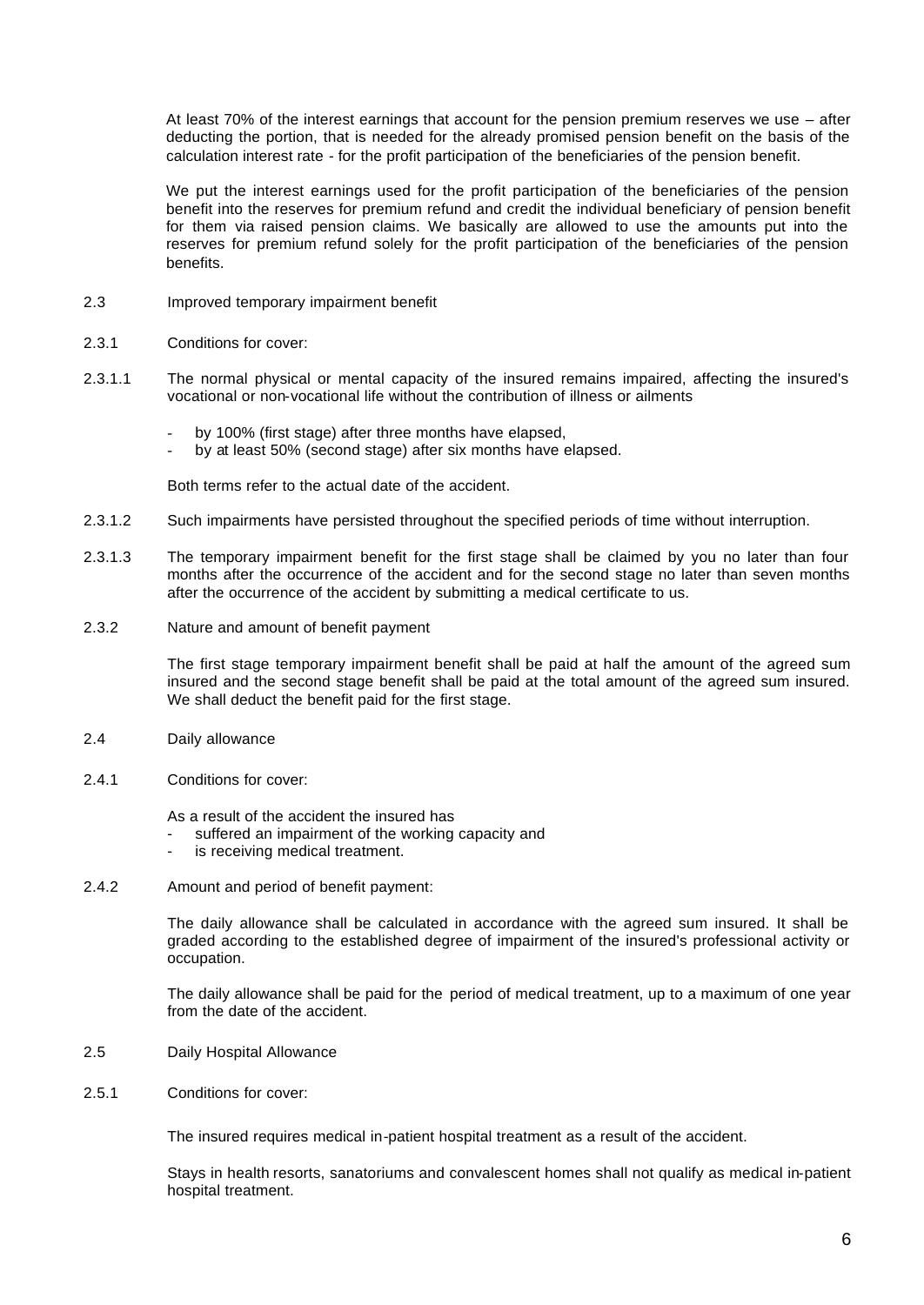2.5.2 Amount and period of benefit payment:

The daily hospital allowance shall be paid at the amount of the agreed sum insured, for each calendar day of in-patient hospital treatment for a maximum of three years from the date of the accident.

- 2.6 Death benefits
- 2.6.1 Conditions for cover:

The insured died within one year as a result of the accident. We refer you to the special obligations in accordance with 7.5.

2.6.2 Amount of benefits:

Death benefits shall be paid at the amount of the agreed sum insured.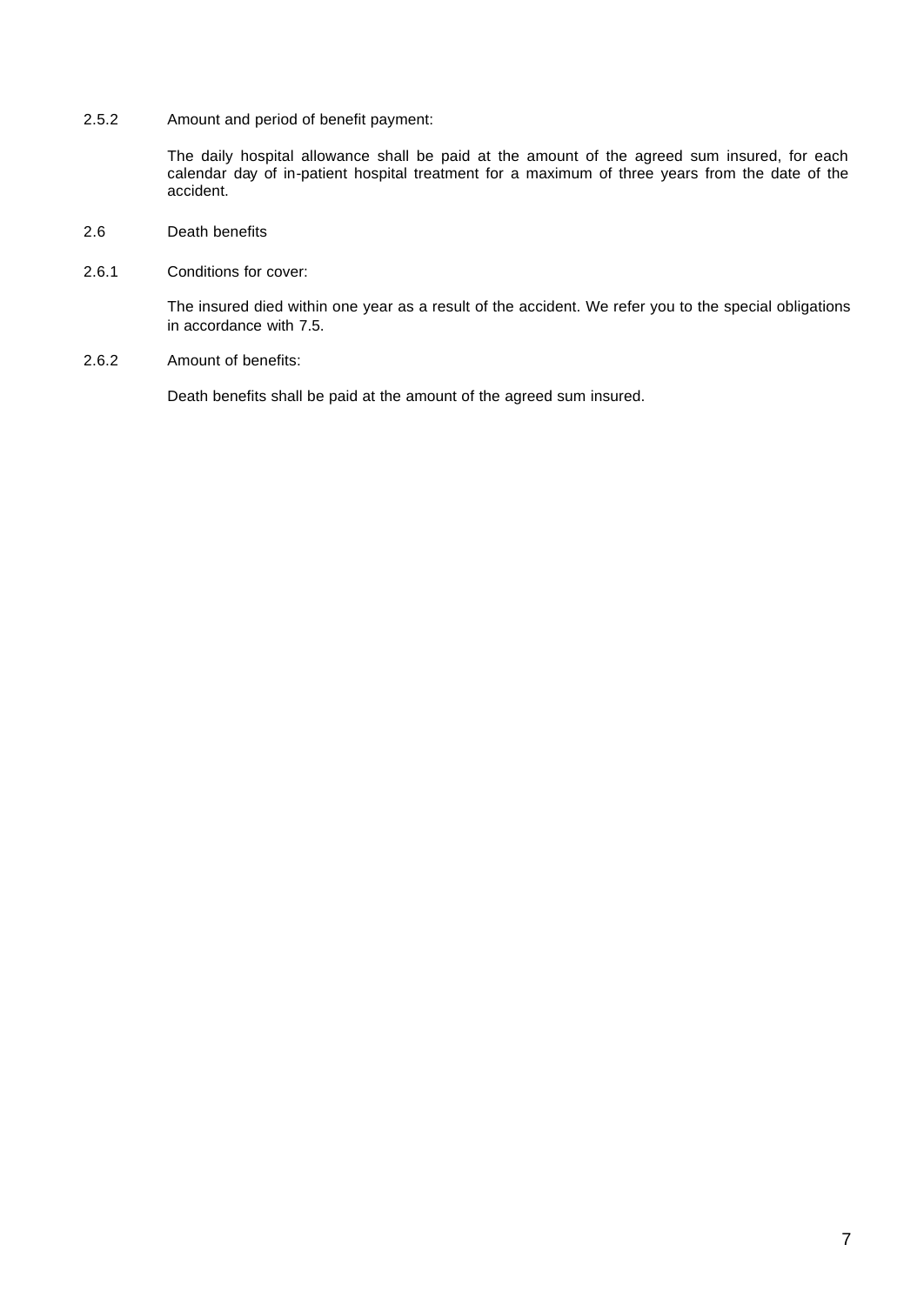# **3 What impact have illness or ailments on the coverage?**

As a personal accident insurer, we provide benefits for accidental consequences. Should illness or ailments have contributed to an accidental impairment of health or consequences thereof, the following shall apply:

- the percentage for the degree of disability in the case of disability,
- the benefits in the case of death and, unless otherwise agreed, in all other cases

shall be reduced by the proportion of the contributing factor of such illness or ailments.

Should the contributing factor be less than 25%, no reduction shall apply.

### **4 Who cannot be insured?**

- 4.1 Persons requiring permanent long-term care as defined by the national long-term care insurance scheme and mentally ill persons cannot be insured and are not insured, even if premiums are paid.
- 4.2 The insurance cover shall expire as soon as the insured person can no longer be insured under the terms of section 4.1. The insurance cover shall expire immediately for this insured person.
- 4.3 We shall refund all premiums paid for persons who cannot be insured starting from the point of time the insurability vanished.

# **5 When is insurance coverage excluded?**

- 5.1 No insurance cover shall be provided for the following accidents:
- 5.1.1 Accidents to the insured caused by mental impairment or impairment of consciousness, also if such accidents are the result of drunkenness, as well as accidents caused by strokes, epileptic fits or other convulsions seizing the entire body of the insured.

Insurance cover shall however be provided if such impairments or seizures were fits were caused by an accident event covered by this policy.

- 5.1.2 Accidents suffered by the insured intentionally committing or attempting to commit a criminal offence.
- 5.1.3 Accidents, that are caused directly or indirectly by events of war or civil war.

Insurance cover shall however be provided, should the insured be unexpectedly affected by events of war or civil war while travelling abroad. This insurance cover shall expire at the end of the seventh day after the commencement of war or civil war on the territory of the state where the insured is staying.

This extension shall not apply to journeys in or through states on whose territory a war or civil war is already being waged. It shall also not be provided, if the insured has actively participated in the war or civil war, for accidents as a result of atomic, biological and chemical weapons or in connection with a war or war-like situation between the countries of China, Germany, France, United Kingdom, Japan, Russia or USA.

#### 5.1.4 Accidents suffered by the insured

- as the pilot (also aerial sports leader), if he requires a licence for this under German law, and as any other crew member of an aircraft;
- in the pursuit of a professional activity involving the use of an aircraft;
- in the use of spacecraft.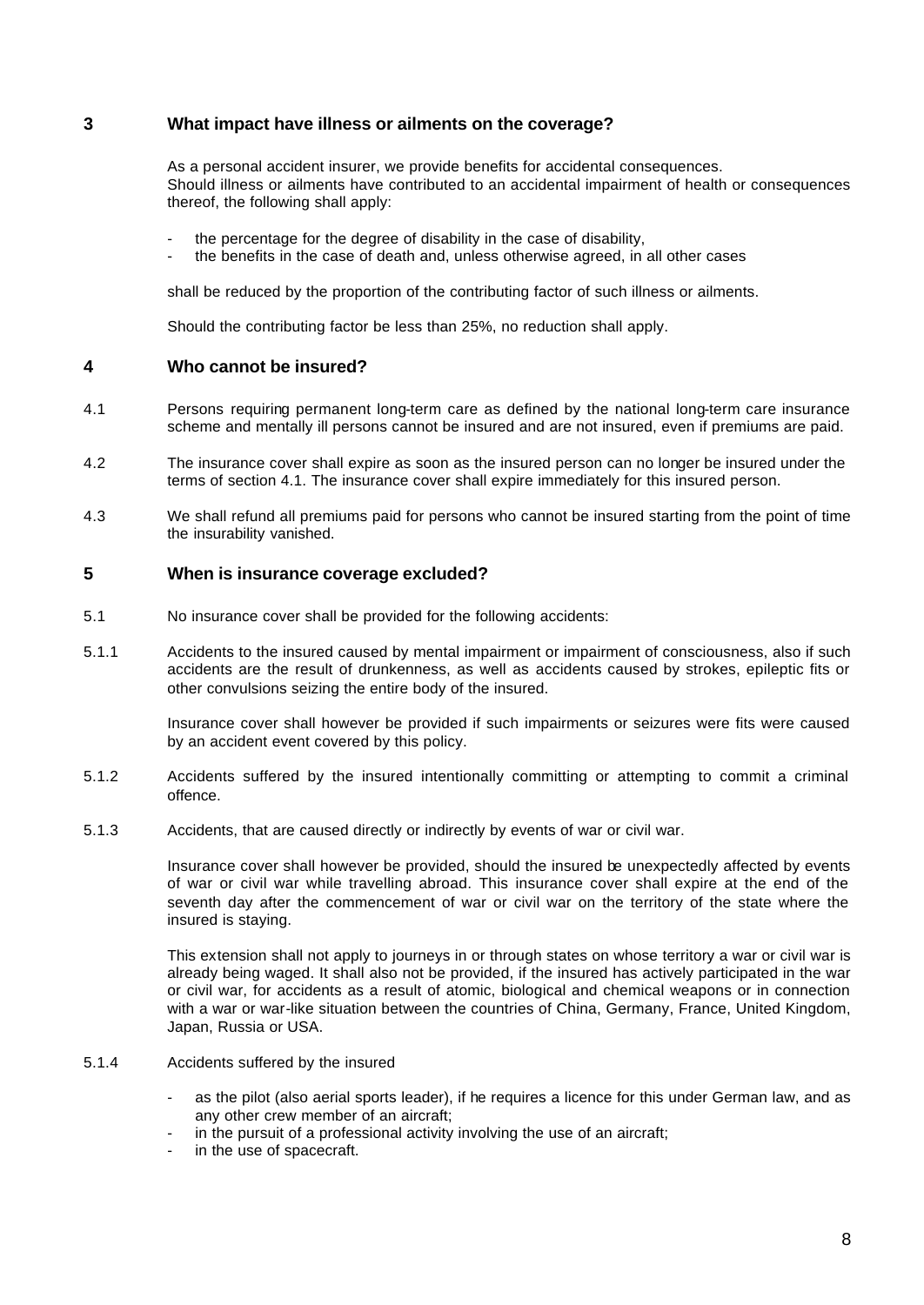- 5.1.5 Accidents suffered by the insured on account of his participating as the driver, co-driver or passenger of a motor vehicle engaged in an event including trial heats, in which the highest possible speed is sought.
- 5.1.6 Accidents caused either directly or indirectly by nuclear energy.
- 5.2 Following impairments are also excluded:
- 5.2.1 Lesions of intervertebral discs, bleeding from internal organs and cerebral haemorrhage. Insurance cover shall however be provided if an accident event in accordance with 1.3 occurring under this policy is the primary cause for these impairments.
- 5.2.2 Impairment of health caused by radiation.
- 5.2.3 Impairment of health caused by curative treatment or interventions on the body of the insured irrespective of the purpose of such treatments or interventions. Insurance cover shall however be provided if such curative treatment or interventions were required on account of an accident covered by this policy.
- 5.2.4 Infections.
- 5.2.4.1 These are also excluded if they were caused:
	- by insect stings or bites or
	- by any other minor injuries to the skin or mucous membrane
	- as a result of which infective agents entered the body either immediately or later.
- 5.2.4.2 Insurance cover shall however be provided for:
	- rabies, tetanus and for
	- infections in which the infective agents entered the body as a result of injuries from an accident which are not excluded in accordance with 5.2.4.1.
- 5.2.4.3 As regards infections caused by curative treatment or interventions, section 5.2.3, clause 2 shall apply accordingly.
- 5.2.5 Poisoning caused by ingestion through the throat of solid or liquid substances.

Insurance cover is however provided for children, who at the time of the accident were less than 10 years old. Poisoning caused by food is excluded.

- 5.2.6 Pathological disorders due to psychological reactions, even if these were caused by an accident.
- 5.2.7 Abdominal or lower abdominal hernia.

Insurance cover is however provided, if such injuries are caused by a violent, external impact covered by this policy.

# 6 **What do you have to keep in mind**

- **- if the "Children-Tariff" is agreed**
- **- if you change your profession or job?**
- 6.1 Adjustment of the "Children-Tariff"
- 6.1.1 We provide insurance cover at the agreed sums insured up to the expiration date of the insurance year in which the child insured under the "Children Tariff" reaches the age of 18. Thereafter, the rates effective for adults at this point of time shall apply. You do, however, have the following options:
	- You pay the previous premium and we reduce the sums insured accordingly.
	- You retain the previous sums insured and we calculate the appropriately increased premium.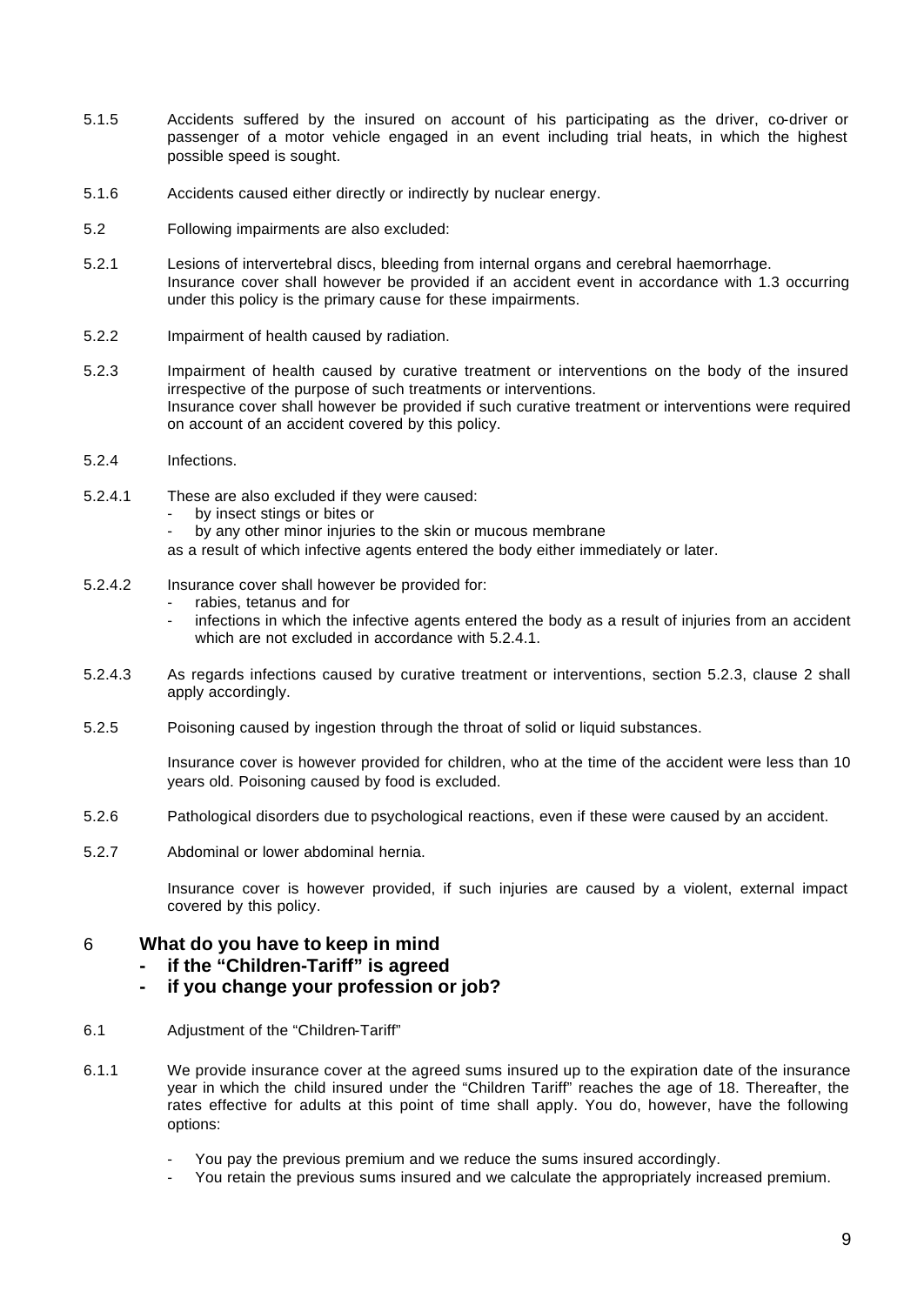- 6.1.2 We shall inform you of your options in good time. If you do not inform us about which choice you have made latest by two months from the commencement of the new insurance year, the policy will continue in accordance with the first option.
- 6.2 Change of professional activity or occupation
- 6.2.1 You must inform us immediately of any change of the insured's professional activity or occupation (this does not include compulsory military service, community service as an alternative to military service or military reserve exercises), as the amount of the sums insured and premium depends substantially on these circumstances.
- 6.2.2 In case that the premium remains, but the calculation after the applicable tariff at the time of the change results in lower sums insured, these sums shall apply from two months after such change. However, should higher sums insured be calculated, these sums shall apply from one month after such change.

The recalculated sums insured shall apply to both, vocational and extra-vocational accidents.

6.2.3 At your request, we shall alternatively continue with the previous sums insured for an increased or reduced premium as soon as we receive your declaration.

# **Benefit situation**

7 **What are your obligations after an accident has occurred or during the payment of the pension?**

Without your co-operation and the co-operation of the insured, we cannot provide our benefits.

- 7.1 After an accident presumed to result in a claim for benefits, you or the insured must consult a doctor immediately, follow his instructions and notify us.
- 7.2 You or the insured must fill in the accident report we send to you truthfully and return it to us immediat ely. Any additional relevant information we request must be provided in the same way.
- 7.3 The insured is obliged to accept medical examinations by any physician being appointed by us. We shall pay the necessary costs including any loss of income caused thereby.
- 7.4 Physicians, who have treated or examined the insured even if for other reasons as well as for other insurers, insurance carriers and authorities, shall be authorized by the insured to provide all the information required.
- 7.5 We have to be notified about the accidental death of the insured person within 48 hours, even if the accident itself has already been notified.

If necessary we shall be authorized to conduct a body autopsy by a doctor appointed by us.

7.6. If the insured person dies during the payment of the pension benefit, we shall be immediately notified of the death of the insured person.

# **8 What are the consequences if you violate these obligations?**

Should there be a violation of the obligations to be fulfilled after the occurrence of an accident, you will lose the insurance cover, unless you have violated the obligation neither intentionally, nor grossly negligent.

In the case of a grossly negligent breach of obligations you will keep the insurance cover insofar as such breach has no influence either on the determination of the benefit situation or the assessment of the benefits.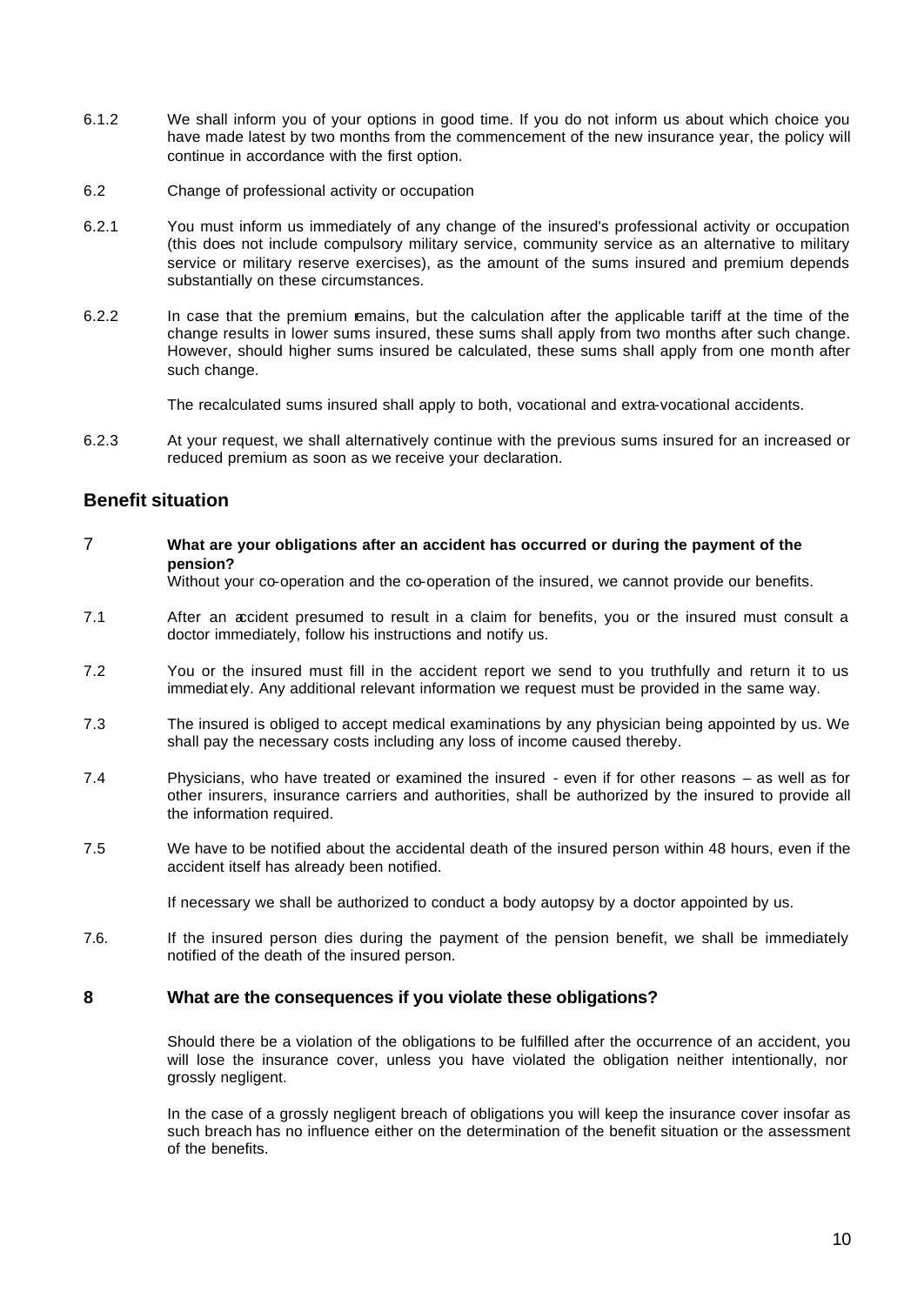In case of an intentional breach of obligations, you will retain the insurance cover only in those cases that such breach is incapable of having serious effect on our interests or there is no serious fault on your part.

# **9 When are the benefits due for payment?**

- 9.1 We are obliged to declare within one month in the case of claims for disability within three months - whether and to what extent we accept a claim. These time limits begin when we receive the following documents:
	- evidence of the circumstances and consequences of the accident,
	- in the case of a claim for disability, also evidence of the completion of the treatment as far as this is necessary to determine the disability suffered.

We shall reimburse you by following shares in physicians' fees payable by you for the purpose of substantiating your claim:

in the case of disability up to 1%o of the sum insured,

in the case of pension benefit up to 10% of the pension amount for one month,

in the case of temporary impairment benefit, up to 1% of the sum insured,

in the case of daily allowance and daily hospital allowance, up to a days' allowance each.

9.2 Should we acknowledge the claim or should we agree with you on the grounds and the amount of the claim payable, we shall pay the benefit within two weeks.

#### 9.3 As far as our obligation to pay should only be determined after the grounds of the claim, we shall make an appropriate interim payment at your request.

Prior to completion of curative treatment, disability benefits may be claimed within one year after the occurrence of an accident only up to the amount of an agreed sum payable at death.

- 9.4 You and we are entitled to reassess the disability degree annually by a physician, at the latest up to three years after the occurrence of the accident. This time limit shall be extended from three to five years in case of children up to the age of 14. This right must be exercised:
	- by us together with our declaration on our obligation to provide benefits in accordance with 9.1,
	- by you at the latest 3 months before expiry of the time limit.

Should the final assessment of disability result in higher disability benefits than we have paid so far there shall be paid an annual 5% interest on the surplus.

# **Period of insurance**

# **10 When is the inception of the policy and when does it expire?**

# **When is the insurance coverage suspended in the case of military deployment?**

10.1 Commencement of insurance cover

Insurance cover commences at the date specified in the declaration page of the policy, if you have paid the first or single premium in good time in accordance with 11.2.

10.2 Policy term and expiration of policy

The policy is valid for the term specified in the declaration page of the policy.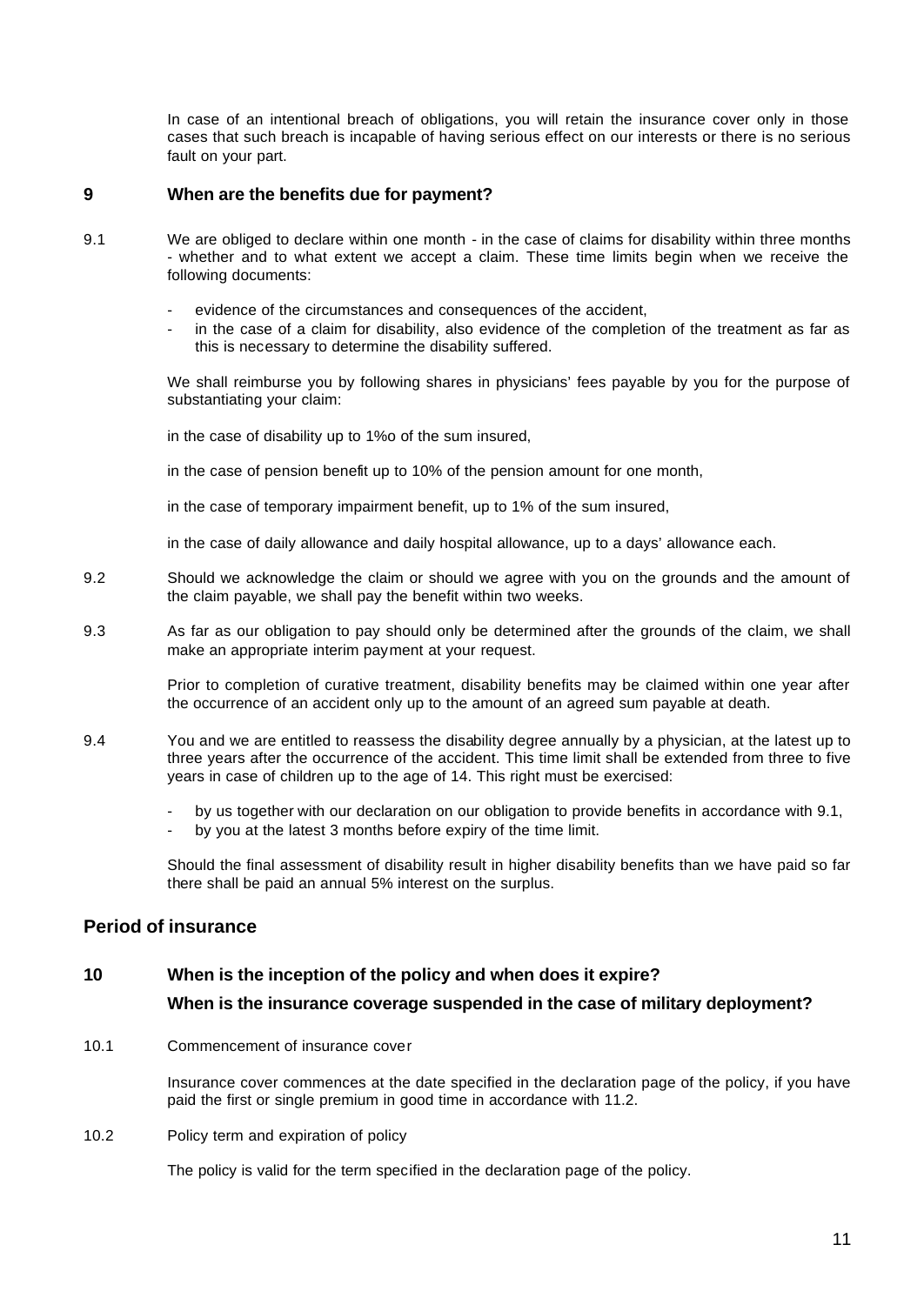If the policy term is at least one year, the policy shall be extended by another year in each case unless we or you have received notice of cancellation at least three months prior to the expiration date of the respective insurance year.

The policy shall be extended until the end of the insurance year in which the insured reaches the age of 75. If we wish to amend the policy at this point of time, we shall inform you hereof in writing at the latest 6 months beforehand; otherwise the policy shall continue unchanged.

In the case that the policy term is less than one year, the policy expires at the date specified in the declaration page of your policy without requiring any notice.

In the case that the policy term is more than five years, the policy can be already cancelled at expiry of the fifth year or at each following year. You or we must receive notice of cancellation tendered at the latest three months prior to the expiration date of the respective insurance year.

10.3 Cancellation after a claim

You or we can cancel the contract, if we have paid a benefit or you have filed an action against us for payment of such a benefit.

You or we must have received the notice of cancellation at the latest one month after payment of a benefit or - in the case of a legal action - one month after the abandonment of the action, acknowledgement of the action, settlement or verdict that became final.

If you cancel the policy, your notice will become effective immediately after we have received it. You can however determine that the notice shall become effective at a later date, but at the latest at the end of the current insurance year.

If we cancel the policy our notice will become effective one month after you have received it.

### 10.4 Suspension of insurance cover during deployment

Insurance cover shall be suspended as soon as the insured serves in a military or similar formation that participates in a war or a war-like deployment between the countries of China, Germany, France, the United Kingdom, Japan, Russia or the USA. Insurance cover shall be re-established as soon as we have received your notification of the termination of such service.

# **Insurance premiums**

# 11 **What do you have to consider when making premium payments? What are the consequences if you do not pay a premium in time?**

11.1 Premium and insurance tax

The premium invoiced includes the insurance tax that you have to pay at the rate stipulated by law.

- 11.2 Payment and consequences of delayed payment / First or single premium
- 11.2.1 Due date and payment in good time

The first or single premium shall be due immediately after the policy is taken out, unless otherwise agreed.

The payment shall be deemed to be in good time, if it is made immediately after receipt of the policy and the demand for payment and after expiry of the 14 day cooling-off period quoted in the policy.

Should payment of the annual premium be agreed in instalments, only the first instalment of the first annual premium shall be regarded as the first premium.

11.2.2 Later commencement of the insurance cover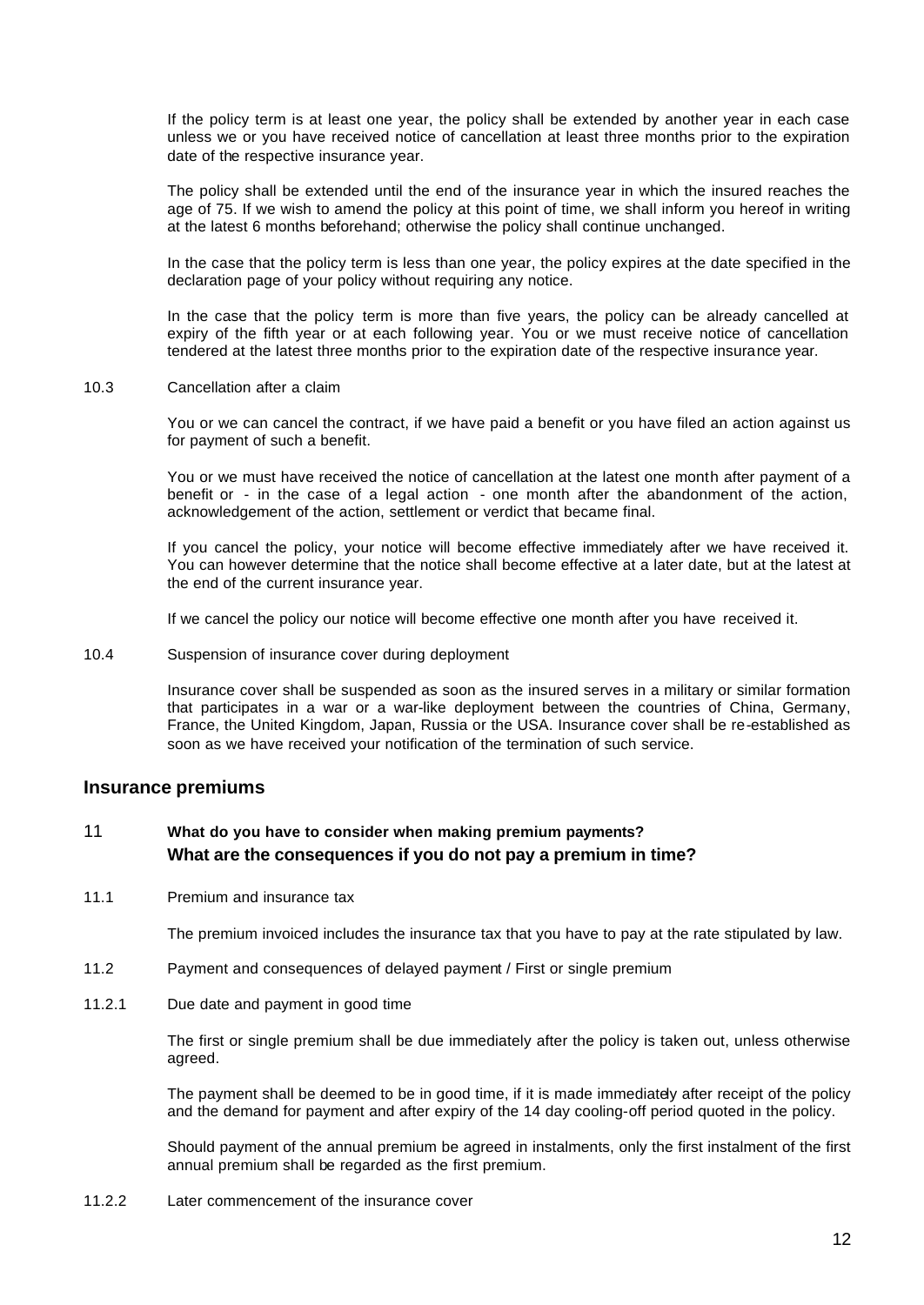If you do not pay the first or single premium in good time but at a later date, the insurance cover shall only commence from this date.

11.2.3 Rescission

If you do not pay the first or single premium in good time, we may rescind the policy, as long as the premium has not been paid. If we fail to commence legal action for payment of the first or single premium within three months of the policy being taken out, this shall be considered as rescission.

- 11.3 Payment and consequences of late payment / Subsequent premium
- 11.3.1 Due date and payment in good time

Subsequent premiums shall be due on the first of the month of the agreed premium period, unless otherwise agreed.

The payment shall be considered to be in good time, if it is made at the time specified in the declaration page of the policy or in the premium invoice.

### 11.3.2 Default

If the subsequent premium has not been paid in good time, you are in default without any reminder is required, unless you are not responsible for the delayed payment.

We shall demand payment from you in writing and shall set you a new time limit for payment of at least two weeks. We are entitled to demand compensation for any loss we have incurred as a result of the delay.

11.3.3 No insurance cover

If you are still in default with payment after expiry of this time limit, no insurance cover will be provided from this date until payment is made, if we have informed you about this legal consequence with the demand note for payment pursuant to section 11.3.2, clause 2.

11.3.4 Cancellation

If you are still in default with payment after expiry of this payment period, we may cancel the policy if we have informed you about this legal consequence with the demand note for payment pursuant to section 11.3.2, clause 2.

If we have cancelled the policy and afterwards you pay within one month of the reminded premium, the policy shall continue to be active. There shall, however, be no insurance cover for insured events occurred between receipt of the cancellation note and receipt of the payment.

#### 11.4 Payment in good time in the case of a direct debit authority

If premium deduction from a bank account is agreed, the payment shall be considered to be in good time if the premium can be collected on the due date for payment specified in the declaration page of the policy and you do not veto the justified collection of a payment.

If we were not able to collect the premium from no fault of your own, the payment shall also be in good time, if it is made immediately after receipt of our written demand note for payment. If you are responsible for the fact that the premium couldn't be collected, we shall be entitled to demand that future payments not made by direct debit.

#### 11.5 Partial payment and consequences in the case of late payment

If it has been agreed that the annual premium should be paid by instalments, any outstanding instalments shall become due immediately as soon as you are in default with the payment of one instalment.

Furthermore, we may demand payment of the premium annually in future.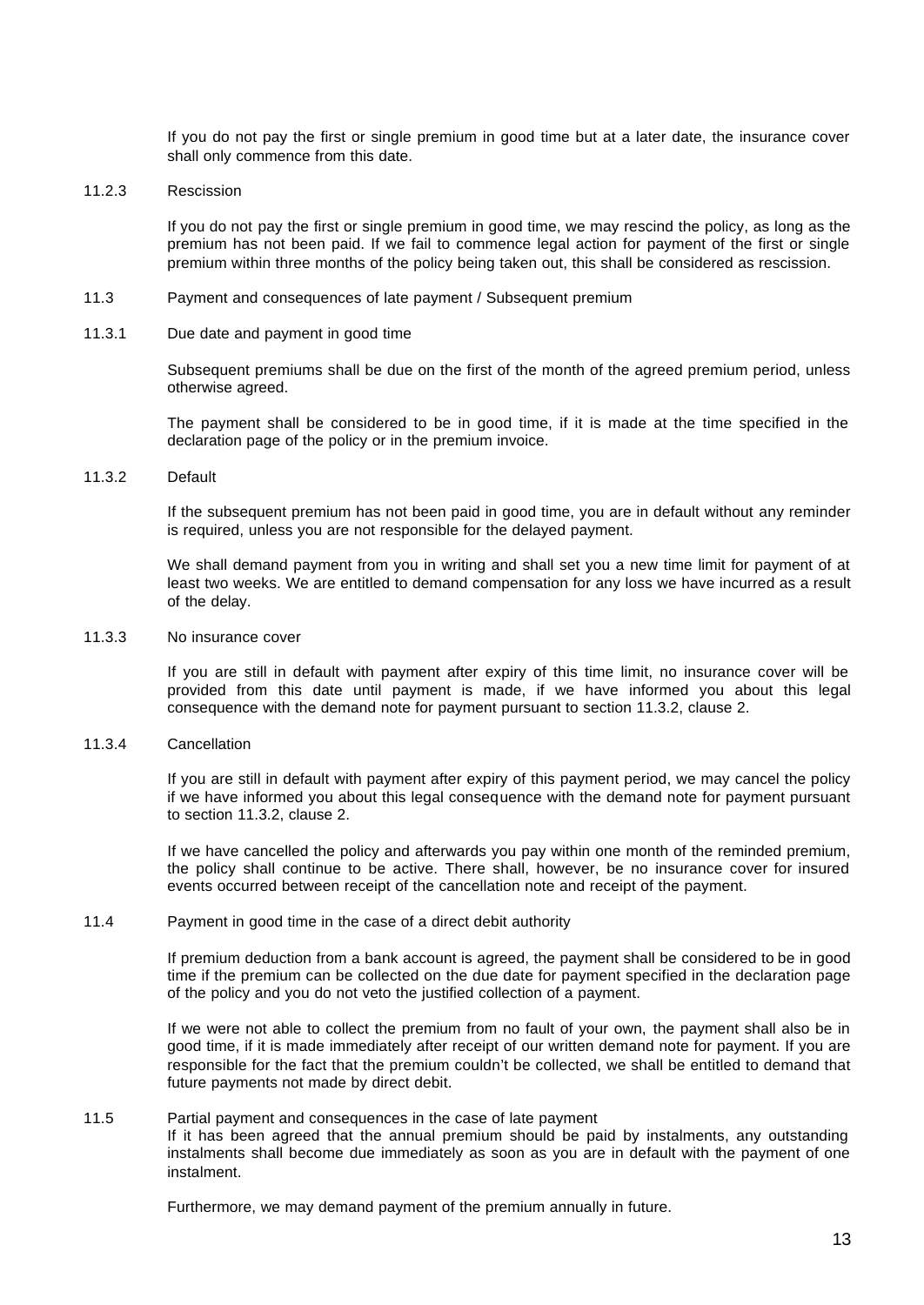11.6 Premium in the case of premature termination of the policy

Should the policy be terminated prematurely we shall only be entitled to demand that share of the premium which corresponds to the term of the cover that has actually elapsed unless there is another agreement.

# **Further provisions**

### 12 **Legal relationships between the parties participating at the insurance contract**

- 12.1 If the insurance has been taken out for accidents suffered by a third person (third party insurance), you and not the insured shall be entitled to exercise the rights provided under the policy. You shall be responsible together with the insured for the due performance of the obligations.
- 12.2 Any and all provisions applicable to you shall also be applicable correspondingly to your legal successors and other claimants.
- 12.3 Insurance claims may not be assigned or pledged without our consent before they become due.
- 12.4 You have to notify us in writing while you are alive if you want your granting or repealing of a right for benefit to become effective in regard of us.

#### 13. **What are your obligations to disclose precedent to the inception of the policy?**

13.1 Completeness and correctness of declarations in regard of risk-relevant circumstances

You or your authorised representative shall be obliged to notify us truthfully and completely in writing of all known risk-relevant circumstances when the policy is taken out. In particular you and your authorised representative shall answer the questions asked in the proposal form in the same way. Risk-relevant circumstances are circumstances that could have had affected our decision whether to conclude the contract or to conclude the contract with the agreed content. If we have asked about a circumstance explicitly and in writing, this circumstance shall be considered as riskrelevant in case of doubt.

The insured is responsible together with you for the truthful and complete declaration of riskrelevant circumstances and for responding the questions you have been asked.

If the policy is taken out by your authorised representative or by a representative not being empowered to act as a representative and this person knows the risk-relevant circumstance, you shall be treated as though you yourself had knowledge of this circumstance or had fraudulently concealed it.

- 13.2 Rescission
- 13.2.1 Conditions and exercise of the right of rescission

Incomplete and incorrect information on the risk-relevant circumstances shall entitle us to rescind the insurance contract. This shall also apply if you did not notify us or incorrectly notified us of a circumstance, because you have maliciously avoided disclosure of the truth.

Rescission may only be declared within one month. This period of time shall commence at the point of time we have become aware of the violation of the obligation to disclose. Rescission has to be declared to you.

#### 13.2.2 Exclusion of the right of rescission

We shall have no right of rescission, if we were aware of the non-disclosure of the risk-relevant circumstances or of the incorrect notification thereof. The same shall apply if you prove that neither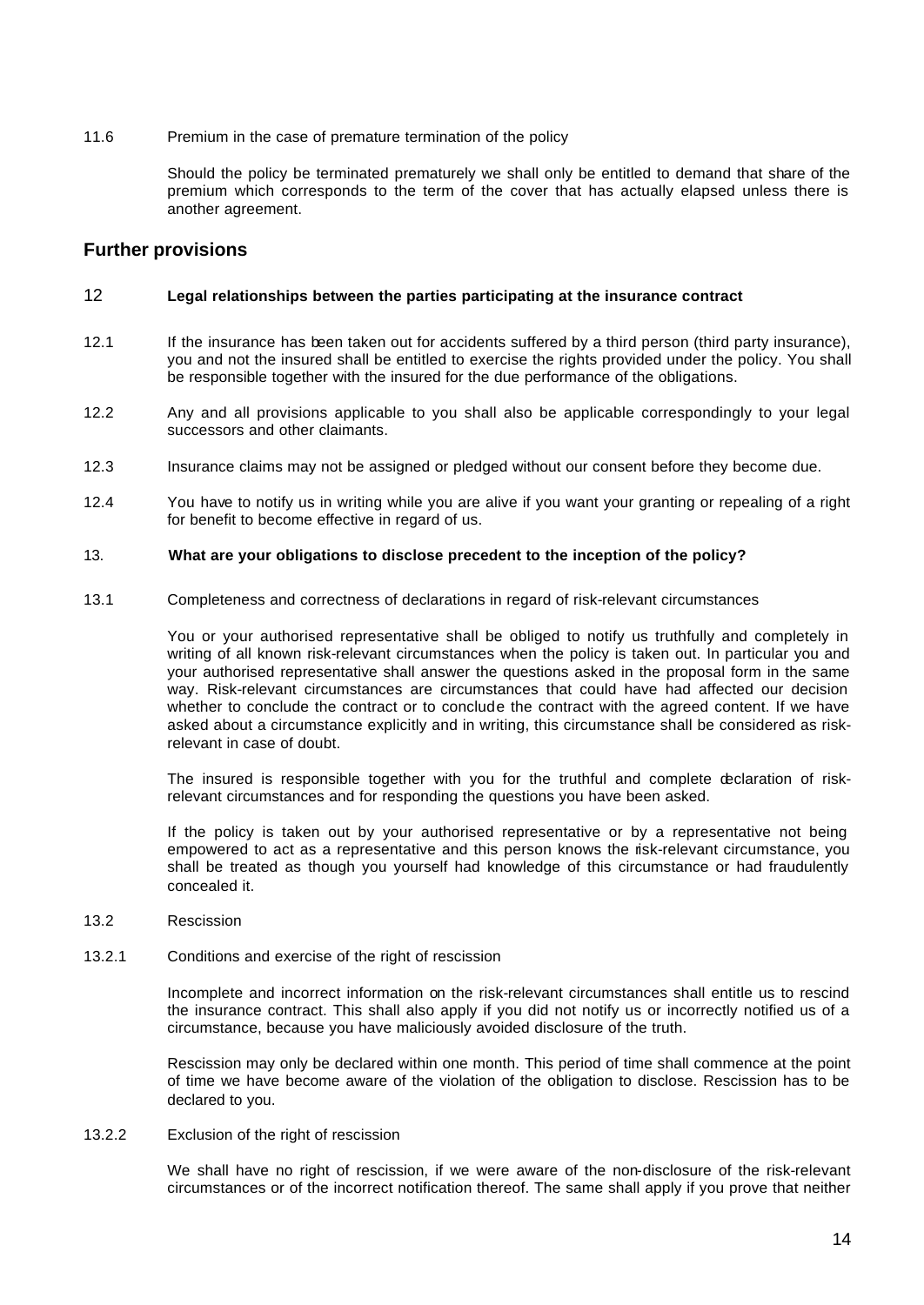you nor your authorised representative provided us with the incorrect or incomplete information culpably.

If you had to notify us of risk-relevant circumstances by replying our written questions, we can only rescind the contract because of undisclosed information that was not explicitly asked about, if either you or your authorised representative have fraudulently concealed this circumstance.

#### 13.2.3 Consequences of rescission

There is no insurance cover in the case of rescission.

If the claim has already occurred, we may not deny to provide you with insurance cover, if you prove that the incomplete or incorrectly notified circumstance did not have any effect either on the occurrence of the claim or on the amount of benefit paid.

In the case of rescission we and you are obliged to refund the received payments; interest shall be paid on any sum from the date of receipt onwards. However, we shall retain the claim on the share of the premium corresponding to the policy period that has expired at the time of rescission.

#### 13.3 Amendment of premium or right of cancellation

If we are excluded from rescission, because your duty of disclosure was violated without fault, we are entitled in case, that a higher premium is appropriate for the higher risk, to demand this premium from the beginning of the current insurance period. The same shall apply, if a circumstance relevant for the underwriting of the risk was not reported to us, when the contract was concluded, because it was not know to you.

If the higher risk would not have been accepted with a higher premium in accordance with the rules governing our business operations, we may cancel the insurance contract in compliance with a period of notice of one month after we received knowledge of the violation of the obligation of disclosure. The cancellation will become effective one month after you have received it.

The right to increase the premium or to cancel shall expire, if it is not exercised within one month from the date on, when we received knowledge of the violation of the obligation of disclosure or of the not disclosed circumstance.

#### 13.4 Challenge

Our right to challenge the contract because of fraudulent misrepresentation about risk relevant circumstances remains unaffected.

# **14 How can you avoid losing your claims?**

- 14.1 You shall have no insurance cover, if you have not taken legal action in regard of the claimed benefit within six months.
- 14.2 The period starts with receipt of our denial letter. The legal consequences of the failure to observe the time limit only occur, if we have pointed out the necessity to take legal action in regard of the claimed benefits within the time limit.

#### **15 What is the period of limitation for claims arising from the contract?**

- 15.1 The period of limitation for claims arising from the insurance contract is two years. The period begins with the end of the year in which the benefit may be claimed.
- 15.2 If you have notified us about a claim, the period of time from the notification until receipt of our written decision is not included in the calculation of the time limit.
- **16** Where is the place of jurisdiction?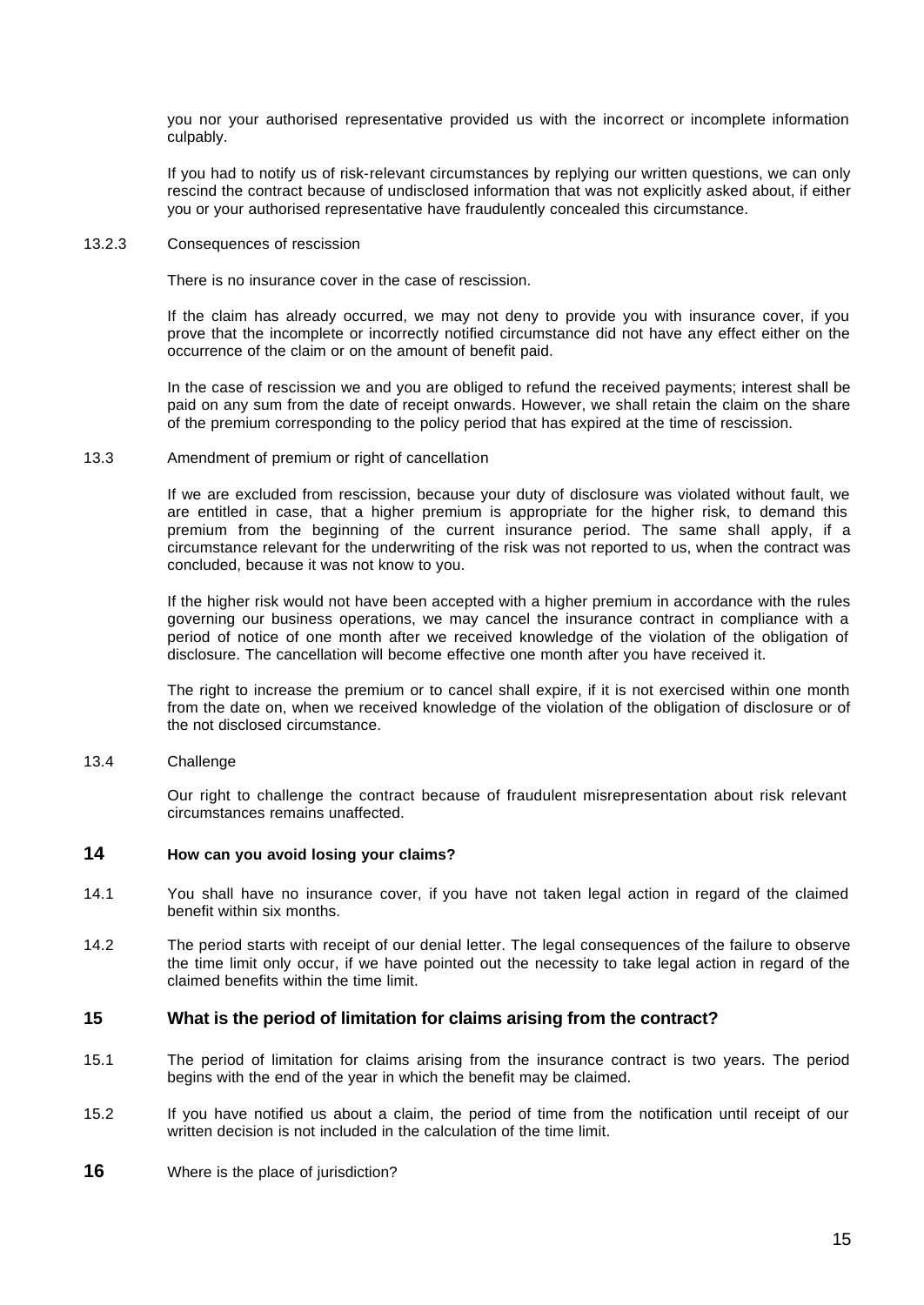- 16.1 For legal actions against us arising from the insurance contract, the legal jurisdiction is determined by where our registered office or our branch office responsible for the insurance contract is situated. If an insurance agent was involved in the conclusion of the contract, the court is also competent, where the insurance agent had his commercial office or - in absence of a commercial office - his residence at the time the contract was brokered or concluded.
- 16.2 We may take legal actions against you in front of the court that is competent for your place of residence.

#### 17 **What do you have to keep in mind when making notifications to us? What applies when you change your address?**

- 17.1 You must give us all notifications and declarations in writing. They should be sent to our head office or to the office indicated as responsible for this in the policy or in its endorsements.
- 17.2 If you have not notified us of a change of your address, it is sufficient for a declaration of intent, that has to be given to you, that we send a registered letter to your address last known. The declaration becomes effective on the date, when you would have received it, if it had been regularly forwarded without the change of address.

# **18 Which law is applicable?**

German law is applicable to this contract.

## **19. How can we adapt terms and conditions and what are the requirements for doing so?**

- 19.1 In case of:
	- changes in existing or commencement of new provisions of law, that have a direct impact on provisions of the insurance contract;
	- changes in the adjudication of the supreme court that are affecting the insurance contract;
	- judicial determination of the nullity of single terms, that became legally binding;
	- objection by the supervisory authority for the insurance industry or the anti-trust authority by legally binding administrative act, that single terms are contradicting to the law in force
	- violation by single terms of guidelines or circular letters of the supervisory authority of for the insurance industry or the anti-trust authority

we have the right to change, amend or to substitute the affected terms.

- 19.2 The adaptation only comes into consideration in regard of terms about the subject and the scope of cover, exclusions, your obligations subsequent to the conclusion of the contract, adaptation of the premium, policy period and cancellation.
- 19.3 The adaptation only is permitted, if the relation between the service and the service in return, that became the basis for the conclusion of the contract, is not disturbed in a significant degree by the named causes for changes. Furthermore in cases of nullity and of the objection of single terms the adaptation is only permitted, if the legal provisions don't include regulations, that substitute the ineffective or rejected terms.
- 19.4 In the course of an overall view of the adaptation the relation between the service and the service in return, that became the basis for the conclusion of the contract, must not be changed to your disadvantage by the adaptation (prohibition of aggravation). The adaptation must be conducted pursuant to the rules of an amendatory interpretation of a contract by protecting the mutual interests.
- 19.5 Our allowance for adaptation exists under the above named requirements in regard of particularly coextensive terms, if the decision of the court or the authority is directed towards the terms of other insurers.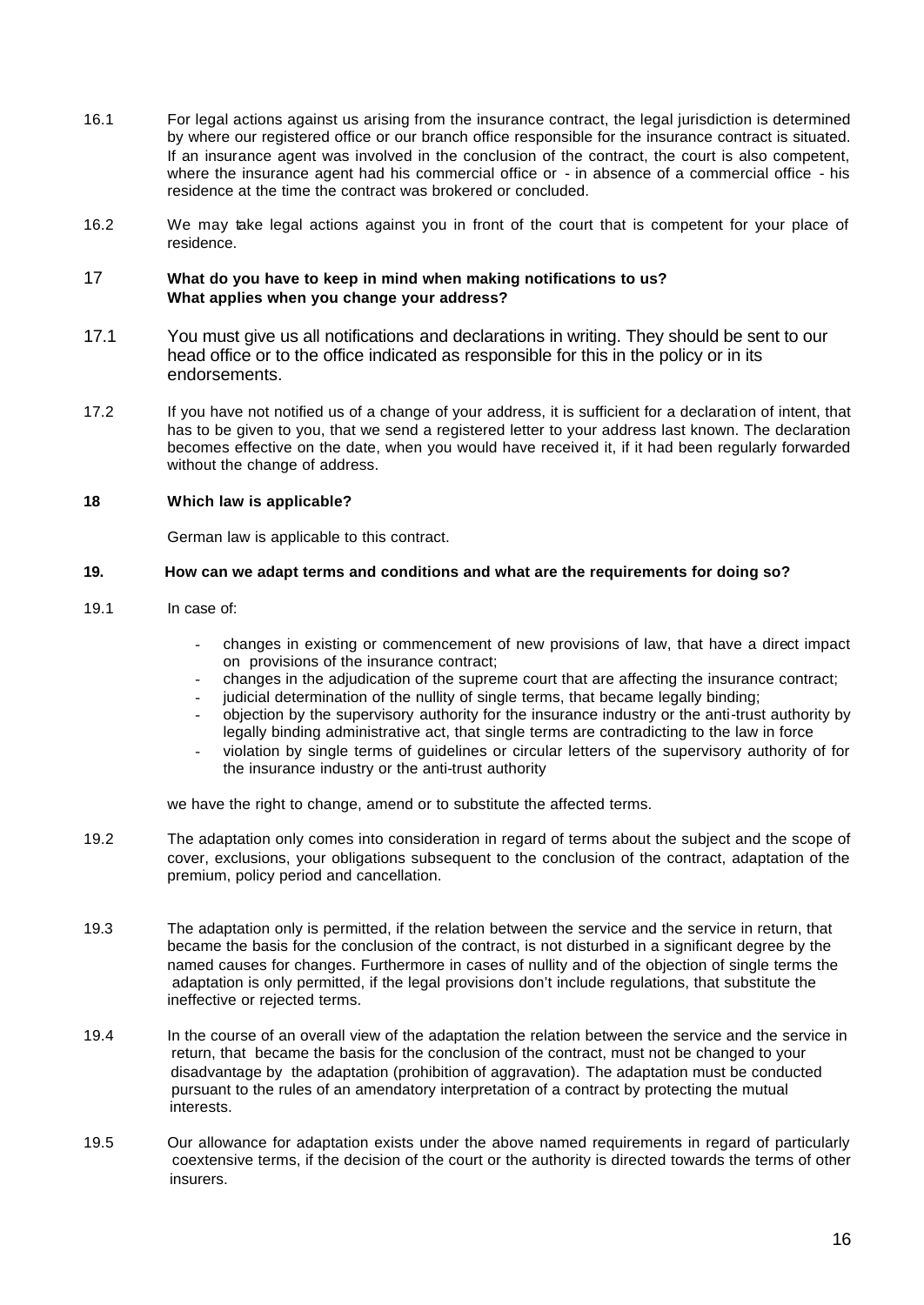- 19.6 The permissibility and adequacy of the adaptation shall be verified and confirmed by an independent fiduciary. The regulations of the German insurance supervision act referring to the appointment of a fiduciary apply accordingly.
- 19.7 We shall notify you of the adapted terms in writing and we shall explain them to you. The terms shall be treated as approved, if you don't contradict in writing within six weeks after the notification. The notification shall include an explicit reference to your right of contradiction. To act in observance to the time limit it is sufficient that you dispatch your contradiction in time.
- 19.8 In case that your contradiction is in time, the adaptation does not become effective. We are allowed to cancel the insurance contract within four weeks after receipt of your contradiction within a time limit of eight weeks to the end of every month, if the adherence to the contract without the adaptation is unreasonable for us.

# **Special terms and conditions for additional benefits in group personal accident insurance (ST Allianz-GTA 2000 G)**

In addition to section 2 of the Allianz GTA 2000 G we shall provide the additional benefits described below without charging additional premium.

Should the insured hold several personal accident policies with Allianz Versicherungs-AG, Bayerischen Versicherungsbank AG, Frankfurter Versicherungs-AG and Vereinte Versicherung AG, each additional benefit can only be claimed from one of these policies.

The sums insured under the additional benefits do not participate in any increase in benefit and premium agreed for other kinds of benefit.

# **1. Cosmetic surgery**

- 1.1 Conditions for cover:
- 1.1.1 The insured has undergone a cosmetic surgery subsequent to an accident falling within the scope of the insurance cover.

Cosmetic surgery is defined as medical treatment performed after completion of the curative treatment intending to restore an accidental impairment of the appearance of the insured.

- 1.1.2 The cosmetic surgery shall be conducted within three years subsequent to the accident or in the case of accidents occurred to minors at the latest before they reach the age of 21.
- 1.1.3 A third party shall not be obliged to pay the benefit or may deny his obligation to pay the benefit.
- 1.2 Nature and amount of benefit payments
- 1.2.1 We shall pay compensation in total, up to the amount of the agreed sum assured for verified doctor's fees and other costs for surgery,
	- necessary costs for food and accommodation in a hospital.
- 1.2.2 We shall not provide compensation for dental treatment and the cost for dental prostheses.

# **2 Salvage costs**

- 2.1 Nature of benefit payments
- 2.1.1 We shall reimburse you for the expenses arose after an accident falling under the scope of the insurance cover for search and rescue or salvage operations by public or private rescue services, to the extent to which fees are usually charged for such purpose. We shall also reimburse you for these expenses if the accident was immediately imminent or was to be expected in accordance to the concrete circumstances.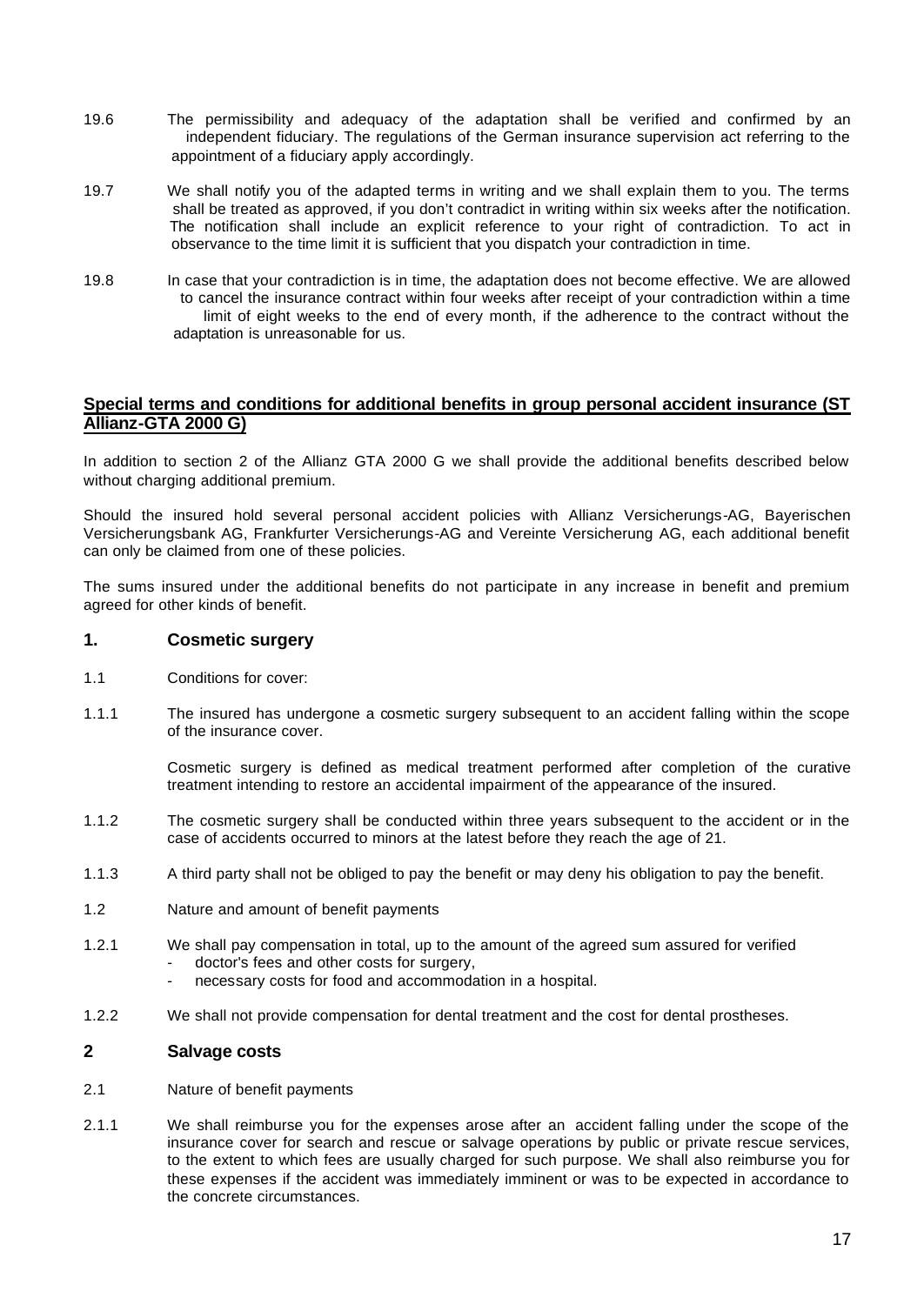- 2.1.2 We shall reimburse you for the expenses for the medically ordered transportation of the injured person to the hospital or special clinic.
- 2.1.3 We shall reimburse you for the additional expenditure in connection with the injured person's return to his or her permanent place of residence, as long as the additional expenses refer to a medical order or were unavoidable in regard of the nature of the injury.
- 2.1.4 In the event of death as a result of an accident, we shall reimburse the costs for the transfer to the last permanent place of residence.
- 2.2 Amount of benefit payments
- 2.2.1 The amount of the benefit payments shall be limited in total to the amount specified in the policy.
- 2.2.2 Should another party be liable to pay compensation, we shall only reimburse the outstanding costs.

# **Additional terms and conditions for group personal accident insurance**

Group personal accident insurance can be taken out with or without declaration of the names of the insured persons. The form agreed is set out in the policy.

# **1 Insurance without declaration of the names of the insured persons**

- 1.1 Insurance cover shall be provided for persons who belong to the group named in the policy.
- 1.2 You shall name and register the persons to be insured that way, that no doubts can arise regarding the membership of the injured to the group of insured people.
- 1.3 We shall regularly ask you to declare within one month the number of persons insured in the previous period of time. This declaration must be given on a monthly basis and refer to the maximum number of persons in each month. We don't accept an averaged calculation.

In case that several groups of people should be insured, we require this declaration separately for each group.

- 1.4 We shall calculate the premium to be paid for the previous period on the basis of your declaration and you will receive an invoice from us.
- 1.5 Insurance cover for the individual insured shall expire, if the employment with this person expires or the persons withdraws from the association.

# **2 Insurance for named persons**

- 2.1 Insurance cover shall be provided for the named persons.
- 2.2 You can register not insured persons for insurance cover at any time, if their profession or occupation and the sums insured are the same as those of the persons already insured. Insurance cover as agreed shall be provided for the additional persons from the point of time when we receive your notification.
- 2.3 Persons in other professions or with another occupation or with higher sums insured shall only become insured after you have agreed the sums insured and premium with us.
- 2.4 We shall be entitled to refuse to provide insurance cover for the individual person after conducting a risk assessment. In case of refusal the insurance cover shall expire one month after we issued our statement.